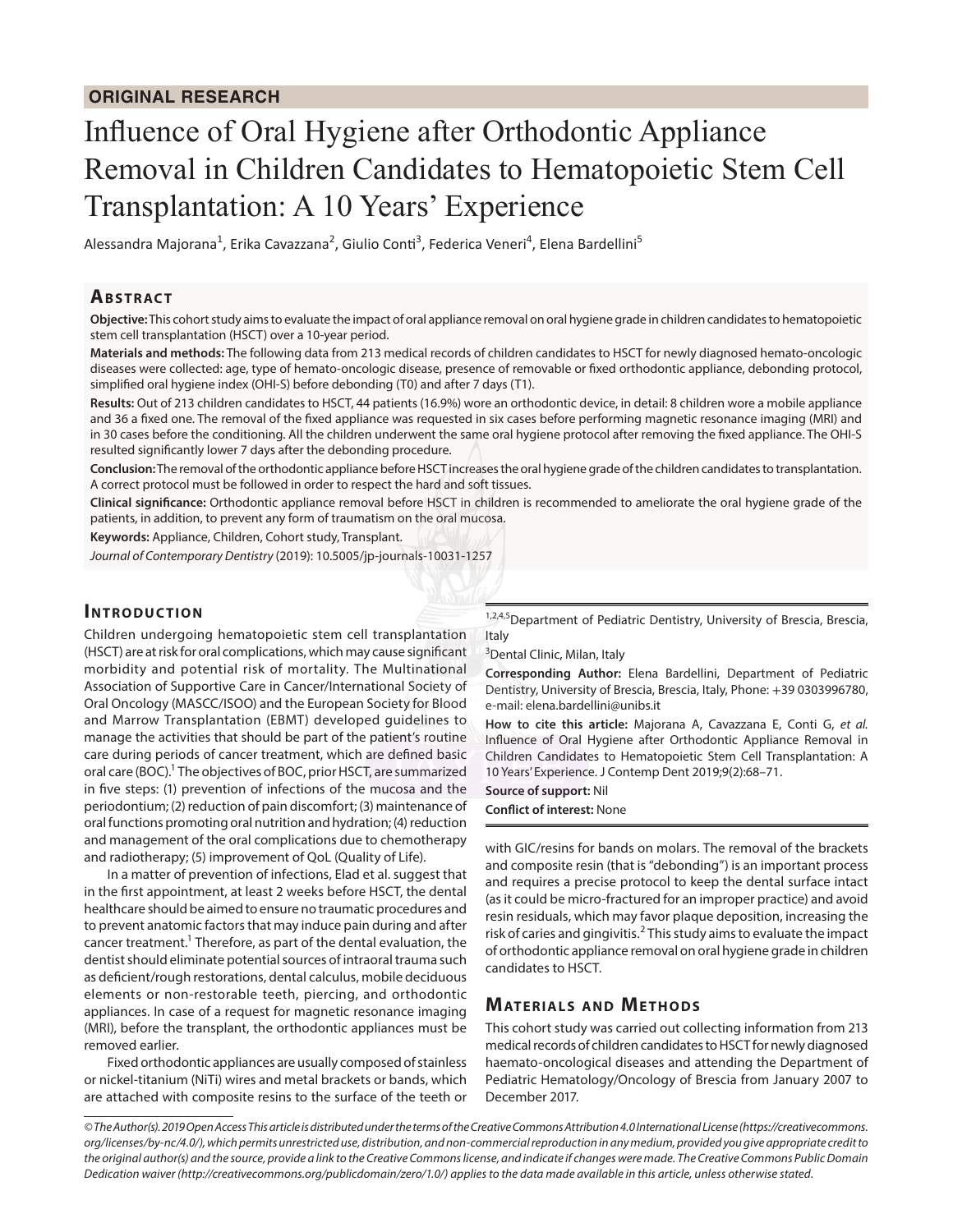#### **Data Collection**

For each patient's medical record, the following data were collected: age, type of haemato-oncologic disease, presence/absence of removable or fixed orthodontic appliance, reason for the removal of the device, debonding protocol, simplified oral hygiene index (OHI-S) by Greene and Vermillion<sup>3</sup> at the moment of debonding (T0) and after 7 days (T1).

#### **Compliance with Ethical Standards**

The study was planned and carried out in compliance with the declaration of Helsinki and good clinical practice. All the parents were informed about the debonding procedure and signed an informed consent before.

#### **Data Analysis**

Data were entered in an informatics database. The statistical analysis, when needed, was performed with the Chi-squared test for significance. The results were considered statistically significant for a  $p$  value  $<$ 0.05.

# **RESULTS**

Table 1 summarizes the demographic characteristics of the children at the moment of the HSCT. A total of 213 children (95 females and 118 males, middle age 6.32  $\pm$  2.2) have been transplanted, out of which, 34 children under 5 years old, 117 children from 6 years to 12 years old, and 62 teenagers from 13 years to 17 years old.

Over a period of 10 years, out of 213 patients, 44 patients wore an orthodontic device before conditioning, in detail: 8 children wore a mobile appliance and 36 a fixed one (Table 2). In this latter, removal of the fixed appliance was performed. In six cases, the

removal was requested before performing MRI, in the remaining cases before the conditioning. All the children underwent the same protocol to remove the fixed dental appliance (Table 3). At T0 the mean of OHI-S was 2.6  $\pm$  0.7, while at T1 was 0.6  $\pm$  0.4 ( $p$  < 0.05).

# **Dis c u s sio n**

The request for the removal of an orthodontic appliance in children who are candidates for HSCT can arise from the diagnosis of haemato-oncological disease, due to the need of performing an MRI (when requested by the radiologist), or before the transplant to eliminate possible traumas to the oral mucosa.<sup>4</sup> Out of 36 patients with the fixed appliance, in 6 cases, the removal was requested before performing MRI while in the remaining 30 cases before the conditioning.

As regards MRI, metal orthodontic appliances cause more signal loss and image distortion as compared to ceramic and titanium ones. Stainless steel and large brackets, in addition to the oriented miniscrews in relation to the axis of magnetic field, may cause more severe signal loss and image distortions. Moreover, gradient echo and frequency-selective fat saturation MRI protocols are more susceptible to metal artifacts. Stainless steel brackets and wires, lingual or palatal arches may cause, in addition an increase of thermal damage of the hard and soft tissues of the oral cavity. Removal of braces, due to medical purposes that require MRI, should be evaluated on the basis of the distance of the anatomic area that must be imaged and the MR protocol. Titanium, ceramic, composite brackets and wires are considered, most of the time, MR safe.<sup>4</sup>

As underlined by the international guidelines, it is advisable to remove any type of orthodontic appliance in children who are candidates for transplantation.<sup>1</sup>

| Table 1: Demographic characteristics of the patients                                                                            |                                             | Table 2: Orthodontic appliance removal                                                                                                                                                                                                                                                                                                                                                                                                                                                                                                                        |                                                                                                                                                                                                                                                       |                                                           |                                                            |  |
|---------------------------------------------------------------------------------------------------------------------------------|---------------------------------------------|---------------------------------------------------------------------------------------------------------------------------------------------------------------------------------------------------------------------------------------------------------------------------------------------------------------------------------------------------------------------------------------------------------------------------------------------------------------------------------------------------------------------------------------------------------------|-------------------------------------------------------------------------------------------------------------------------------------------------------------------------------------------------------------------------------------------------------|-----------------------------------------------------------|------------------------------------------------------------|--|
| Patients ( $n = 213$ )<br>Male<br>Female<br>Mean age                                                                            | 118 (55.3%)<br>95 (44.7%)<br>$5.32 \pm 2.2$ |                                                                                                                                                                                                                                                                                                                                                                                                                                                                                                                                                               | No. of patients<br>with remov-<br>able orthodontic<br>appliance                                                                                                                                                                                       | No. of patients<br>with fixed<br>orthodontic<br>appliance | No. of<br>patients with-<br>out orthodon-<br>tic appliance |  |
| Disease ( $n = 213$ )<br>17<br>Acute lymphoblastic leukemia and related<br>precursor neoplasms                                  |                                             | No. of patients (%)<br>Males<br>Females<br>Mean age                                                                                                                                                                                                                                                                                                                                                                                                                                                                                                           | 8(3.75)<br>2<br>6<br>$5.2 \pm 1.2$                                                                                                                                                                                                                    | 36(16.9)<br>17<br>19<br>$9 + 2.3$                         | 169 (79.35)<br>96<br>73<br>$12 \pm 2.2$                    |  |
| Acquired bone marrow failure<br>Congenital bone marrow failure<br>Chronic myeloid leukemia                                      | 10<br>2<br>$\mathcal{P}$                    | Table 3: Debonding protocol<br>Detachment of the brackets using bracket remover pliers: the<br>a<br>active plier tips are positioned in the vertical (occlusal-cervical)<br>direction of the bracket, performing closing movement and<br>smooth twist of the pliers<br>Removal of the adhesive remnants by using a tungsten<br>b<br>carbide 24-blade high-rotation drill, positioned parallel to<br>the long axis of the tooth, making lateral movements in the<br>mesiodistal direction of the crown<br>Polishing of the teeth with pumice at low speed<br>C |                                                                                                                                                                                                                                                       |                                                           |                                                            |  |
| Familial hemophagocytic lymphohistiocytosis<br>Hemophagocytosis<br>Hemoglobinopathy<br>Histiocytic disorder<br>Hodgkin lymphoma | 4<br>7                                      |                                                                                                                                                                                                                                                                                                                                                                                                                                                                                                                                                               |                                                                                                                                                                                                                                                       |                                                           |                                                            |  |
| Inherited disorder<br>Myelodysplastic/myeloproliferative neoplasm                                                               | 11<br>2                                     |                                                                                                                                                                                                                                                                                                                                                                                                                                                                                                                                                               |                                                                                                                                                                                                                                                       |                                                           |                                                            |  |
| Myelodysplastic syndrome<br>Myeloproliferative syndrome<br>Non-Hodgkin lymphoma<br>Precursor lymphoid neoplasms                 | 6<br>3<br>18                                | d                                                                                                                                                                                                                                                                                                                                                                                                                                                                                                                                                             | Professional oral hygiene session, with careful respect for the<br>gingival tissues: polishing with cup and micro-abrasive paste,<br>reserving ultrasounds only for areas of hard deposits (that is<br>retro-incisal and upper molar buccal surfaces) |                                                           |                                                            |  |
| Primary immune deficiency<br>Secondary acute leukemia<br>Solid tumor                                                            | 86<br>34                                    | Professional fluoride foam for 4 minutes in the upper and<br>e<br>lower dental arches to improve the mineralization degree of<br>the teeth                                                                                                                                                                                                                                                                                                                                                                                                                    |                                                                                                                                                                                                                                                       |                                                           |                                                            |  |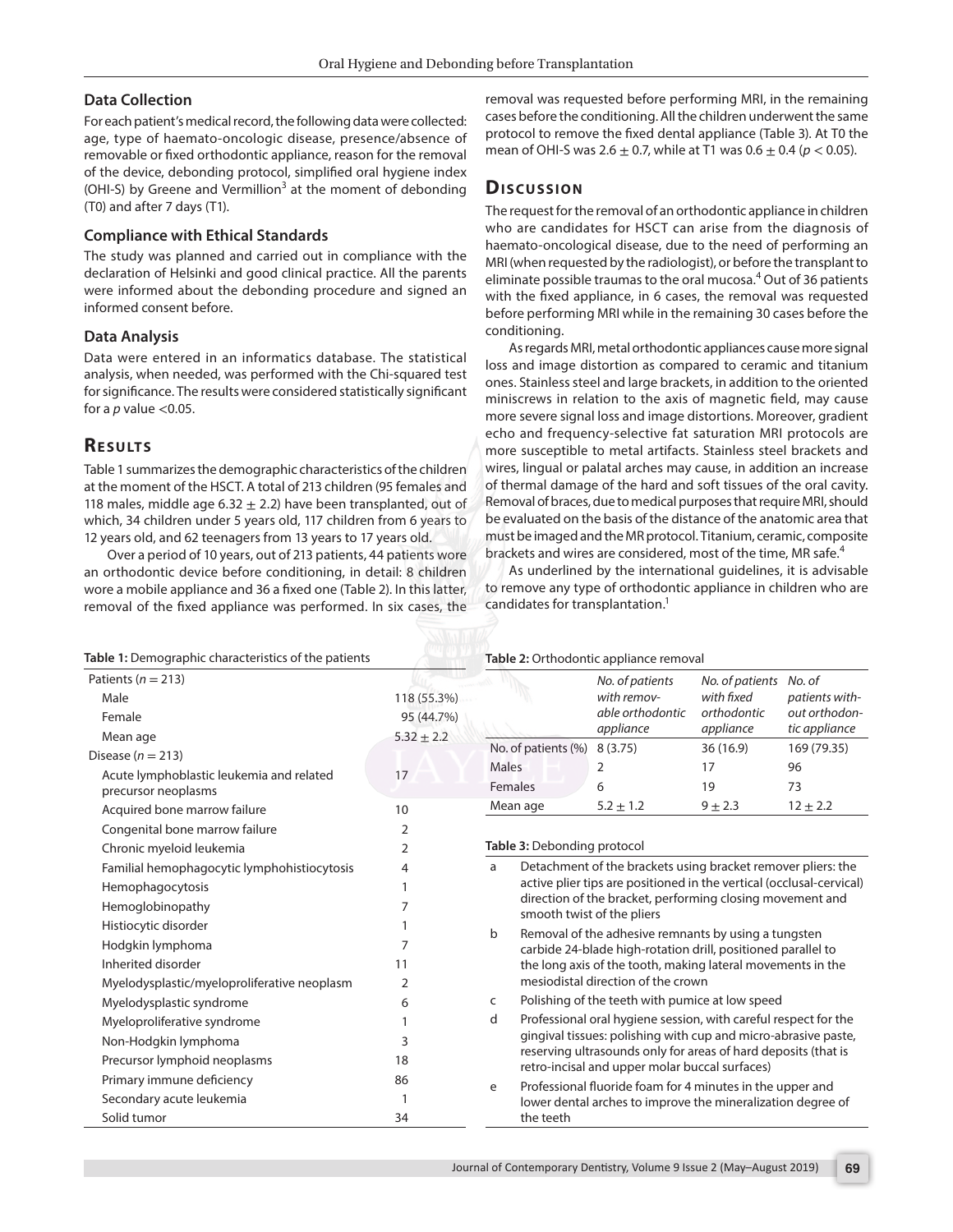The main reason is to avoid traumatic events for the oral mucosa (detach of brackets, stinging of long wires) but also to eliminate plaque accumulation and the entry of bacteria into the deep tissues.

In our survey, over a period of 10 years, 213 children underwent an HSCT: 36 children (17 males and 19 females) needed the removal of fixed orthodontic appliances while 8 children (2 males and 6 females) had a removable appliance that was recommended not to wear during transplantation.

From our results, about 16.9% of children candidates to HSCT needed the removal of fixed orthodontic appliances. The introduction of direct bonded orthodontic attachments with composite resin has had a significant impact on the practice of orthodontics. This type of treatment is based on the bonding of accessories to the dental crown, by means of acid etching of the enamel surface, which creates microporosities, thus promoting micromechanical retention of the adhesive to the enamel structure.<sup>5</sup> Some advantages include better gingival health, greater patient comfort, and improved clinical efficiency.<sup>6</sup> Though there are many advantages of resin-bonded orthodontic attachments, there is at least one disadvantage: the resin used to bond the brackets can permanently alter the surface of the enamel.<sup>7-12</sup> Additional evidence shows that direct bonding can result in a color change of the enamel depending on the depth of the resin tags remaining after adhesive removal.<sup>13</sup> After detachment of the brackets, at the end of the active orthodontic treatment, a certain amount of adhesive remnants must be mechanically removed from the enamel, as they favor bacterial plaque retention and create color change over time.<sup>14</sup>

According to Cardoso et al., the ideal material to remove the adhesive remnants from the dental enamel must have a greater hardness than that of the adhesive, and smaller than that of the enamel.15 However, according to Zarrinnia et al., the removal of the adhesive remnants can cause an erosion depth of about 19 μm on the enamel surface.<sup>16</sup>

A recent study found that the use of tungsten carbide 24-blade multi-laminated high-rotation drill without water had the best results in relation to the adhesive remnant removal after the bracket debonding.<sup>2</sup> These results are consistent with those of Leão Filho et al., who compared only multi-laminated, high- and low-rotation drills.17 A systematic review of the literature has demonstrated that high-rotation tungsten carbide drills are the most commonly used because they are more effective and require shorter working time compared to other methods.<sup>5</sup>

In our protocol, after bracket debonding, the adhesive remnants were removed by using a tungsten carbide 24-blade high-rotation drill. Then teeth were polished with pumice, and a professional hygiene oral session was performed with careful respect for the gingival tissues. Ultrasounds were used only for areas of hard deposits, and professional fluoride foam was applied to improve the mineralization of the teeth.

For each patient, the grade of oral hygiene before the debonding procedure and then after 7 days was noted, using the OHI-S. According to our results, a significant reduction of the OHI-S was found 1 week after the orthodontic appliance removal. This is in agreement with a recent study<sup>18</sup> on the changes of salivary periodontal pathogens in adults after orthodontic treatment removal: Kim et al.<sup>18</sup> reported an improvement of the clinical periodontal parameters and especially they found a significant reduction of the salivary bacterial levels (*Aggregatibacter actinomycetemcomitans*, *Fusobacterium nucleatum, Porphyromonas gingivalis*, *Prevotella intermedia*, *Tannerella forsythia*) 1 week after debonding.

The reduction of the salivary bacterial levels is desirable in children candidates to HSCT, in order to prevent infections. Therefore, orthodontic appliance removal before pediatric HSCT is to be recommended both to prevent any form of traumatism on the oral mucosa and to ameliorate the oral hygiene grade of the patients. A correct protocol for debonding must be followed to respect the hard and soft oral tissues in pediatric patients candidates to HSCT. Currently, there are no studies discussing protocols for orthodontic appliance removal prior to transplantation, although recommended in the MASCC guidelines. Future studies discussing different debonding protocols are desirable.

#### **Re f e r e n c e s**

- 1. Elad S, Raber-Durlacher JE, Brennan MT, et al. Basic oral care for hematology-oncology patients and hematopoietic stem cell transplantation recipients: a position paper from the joint task force of the Multinational Association of Supportive Care in Cancer/ International Society of Oral Oncology (MASCC/ISOO) and the European Society for Blood and Marrow Transplantation (EBMT). Support Care Cancer 2015;23(1):223–236. DOI: 10.1007/s00520-014- 2378-x.
- 2. Claudino D, Kuga MC, Belizário L, et al. Enamel evaluation by scanning electron microscopy after debonding brackets and removal of adhesive remnants. J Clin Exp Dent 2018;10(3):e248–e251. DOI: 10.4317/jced.54553.
- 3. Green JC, Vermillion JR. The simplified oral hygiene index. J Am Dent Assoc 1964;68:7–13. DOI: 10.14219/jada.archive.1964.0034.
- 4. Poorsattar-Bejeh Mir A, Rahmati-Kamel M. Should the orthodontic brackets always be removed prior to magnetic resonance imaging (MRI)? J Oral Biol Craniofac Res 2016;6(2):142–152. DOI: 10.1016/ j.jobcr.2015.08.007.
- 5. Janiszewska-Olszowska J, Sztkiewicz T, Tomkowski R, et al. Effect of orthodontic debonding and adhesive removal on the enamel – current knowledge and future perspectives – a systematic review. Med Sci Monit 2014;20:1991–2001. DOI: 10.12659/MSM.890912.
- 6. Kim K, Heimisdottir K, Gebauer U, et al. Clinical and microbiological findings at sites treated with orthodontic fixed appliances in adolescents. Am J Orthod Dentofacial Orthop 2010;137(2):223–228. DOI: 10.1016/j.ajodo.2008.03.027.
- 7. Webb BJ, Koch J, Hagan JL, et al. Enamel surface roughness of preferred debonding and polishing protocols. J Orthod 2016;43(1):39–46. DOI: 10.1179/1465313315Y.0000000009.
- 8. Vieira AC, Pinto RA, Chevitarese O, et al. Polishing after debracketing: its influence upon enamel surface. J Clin Pediatr Dent 1993;18(1):7–11.
- 9. Osorio R, Toledano M, García-Godoy F. Enamel surface morphology after bracket debonding. ASDC J Dent Child 1998;65(5):313–317.
- 10. Ireland AJ, Hosein I, Sherriff M. Enamel loss at bond-up, debond and cleanup following the use of a conventional light-cured composite and a resin modified glass polyalkenoate cement. Eur J Orthod 2005;27(4):413–419. DOI: 10.1093/ejo/cji031.
- 11. Eminkahyagil N, Arman A, Cetins¸ahin A, et al. Effect of resin removal methods on enamel and shear bond strength of rebonded brackets. Angle Orthod 2006;76(2):314–321. DOI: 10.1043/0003-3219(2006)076[0314:EORMOE]2.0.CO;2.
- 12. Ryf S, Flury S, Palaniappan S, et al. Enamel loss and adhesive remnants following bracket removal and various clean-up procedures in vitro. Eur J Orthod 2012;34(1):25–32. DOI: 10.1093/ejo/cjq128.
- 13. Zaher AR, Abdalla EM, Abdel Motie MA, et al. Enamel colour changes after debonding using various bonding systems. J Orthod 2012;39(2):82–88. DOI: 10.1179/1465312512Z.0000000009.
- 14. Joo HJ, Lee YK, Lee DY, et al. Influence of orthodontic adhesives and clean-up procedures on the stain susceptibility after debonding. Angle Orthod 2011;81(2):334–340. DOI: 10.2319/062610-350.1.
- 15. Cardoso LAM, Valdrighi HC, Filho MV, et al. Effect of adhesive remnant removal on enamel topography after bracket debonding. Dental